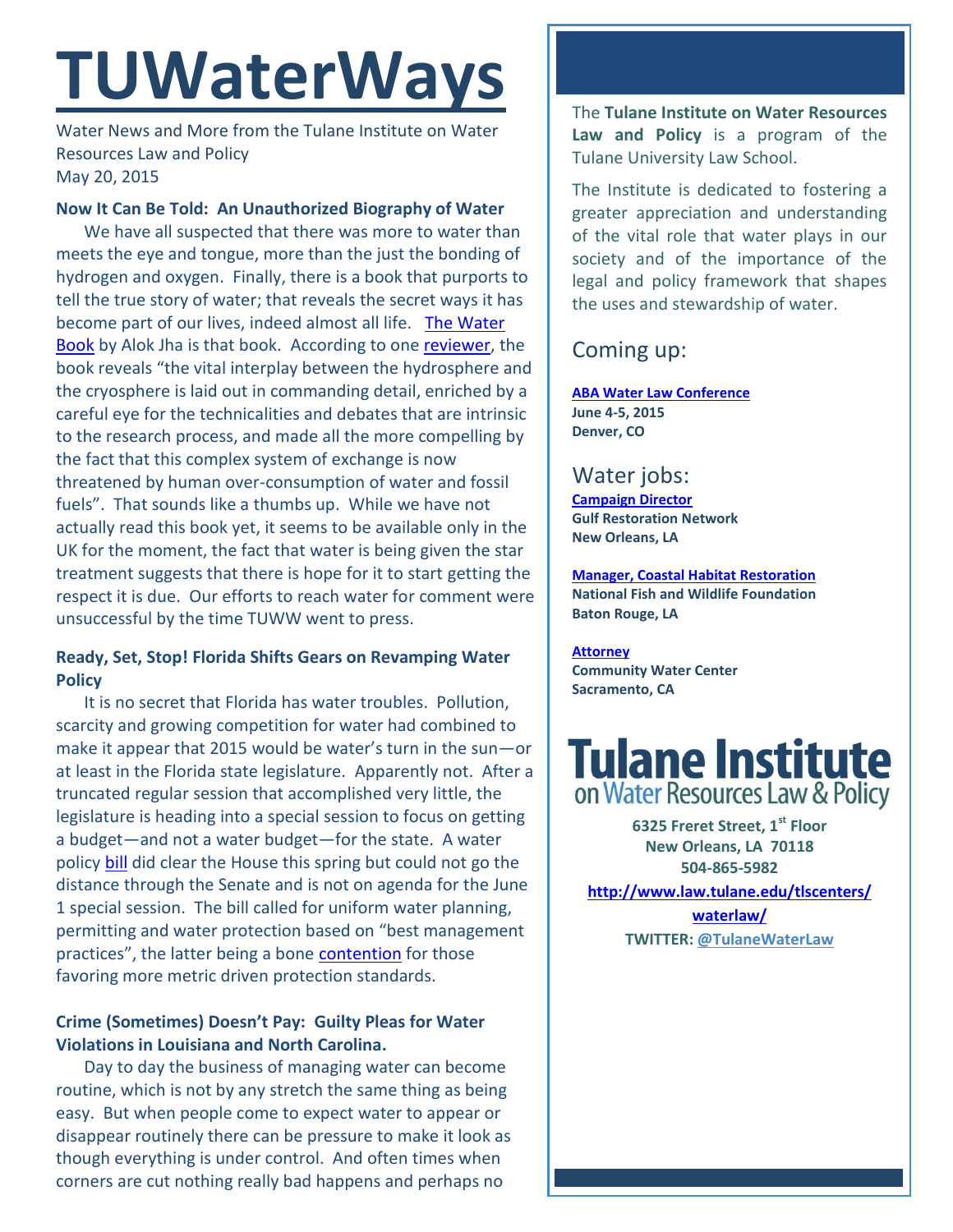one is ever the wiser. And then there are times when the results are tragic and someone has to take the hit. Two cases in point, [St. John the Baptist Parish](http://www.wwl.com/pages/21506348.php?) (for our nonLouisiana readers, substitute the word "county") and Duke Energy's pollution of rivers in North Carolina. The first case, two parish workers have pleaded guilty to criminal charges for failing to test the local water supply for a deadly *Naegleria fowleri* amoeba. Despite certifying that the tests were run, the two workers allowed the water to move to local taps where it turns out that the water was indeed contaminated. The public and the two workers got lucky this time because no one in fact died this time. Since 2011 three deaths in Louisiana have been attributed to contaminated water supplies.

The Duke Energy case is grander in scale. Following a massive coal ash spill into the Dan River back in February of 2014, Duke has [pleaded guilty](http://www.chron.com/business/energy/article/Duke-pleads-guilty-in-federal-court-for-coal-ash-6263354.php) to nine criminal violations associated with its mismanagement of coal ash. It will also pay a \$68 million dollar criminal fine and \$34 million for mitigation and riparian environmental enhancement projects in North Carolina and Virginia. Compounding Duke's problems in this case was a history of problems with coal ash pollution that, in the view of prosecutors, if learned from could have avoided the February 2014 spill of more than 39,000 tons of coal ash and 27 million gallons of coal ash waste water. Duke also says it is very, [very sorry.](http://bigstory.ap.org/article/coal-ash-not-yet-fully-contained-nc-river)

#### **Putting Numbers to Commitments: Congress Looks at Quantifying Native American Water Rights**

Long ago in a country not so very far away—the USA in fact—a group of Americans were given plots of land to live on in some very harsh dry places. The idea was that these people, Native Americans, would be mostly out of sight and out of mind on their reservations so the "real" Americans could build towns, farms, families and futures without being bothered. But living anywhere calls for water, especially in places with so little of it, so when those "real" Americans started bumping into those Native Americans again the question came up: Who was entitled to the water and how much? Western states using the doctrine of prior appropriation have doled out lots of water rights, often far more than there is normally water to support. Ditto for interstate arrangements like those covering the Colorado River. Generally, water rights are left to the states to define and, quel shock, states traditionally were not in the business of thinking about the Indians amongst them. But the US Supreme Court took a different tack in 1908 when it held that the tribes had reserved water rights to allow them to live despite the fact that water allocation was usually a matter of state law. The answer to the question of how much water the tribes get has been a work in progress, slow progress. But that might be speeding up soon. The U.S. Senate Committee on Indian Affairs will be holding a hearing today, May 20, 2015, on quantifying tribal rights. The notion is that negotiating those numbers will be easier than litigating them case by case and is supported by a [white paper](http://www.eenews.net/assets/2015/05/18/document_daily_02.pdf) issued by the Western States Water Council and the Native American Rights Fund in 2014. Rest assured it will take more than a Senate hearing to get anything done, but with so many people and places singing [the water blues](https://www.youtube.com/watch?v=3dHaMV_eXko) these days it is just a matter of time before describing and quantifying reserved water rights gets serious attention.

#### **WOTUS Woes**

The Obama administration's efforts to issue new rules defining what the term "waters of the United States (WOTUS)" means under the Clean Water Act continue to scramble toward the goal line while would be tacklers are closing in. The new rules were triggered by a pair of Supreme Court (SCOTUS) opinions that took a more restrictive reading of the Clean Water Act's jurisdiction than had previously prevailed. Reaction to the proposed rule has been polarized with many in the development community and Congress viewing the new rule as actually expanding the reach of the Act. Others, including many others in Congress, view the propose rule as a reasonable reading of the Supreme Court's tea leaves. The most recent developments include Congressional efforts to *derail* the rule and a [poll](http://www.eenews.net/assets/2015/05/18/document_pm_01.pdf) that purports to show broad public support for the rule. As fascinating as those efforts all are they seem to miss two important points. First, that even if the rule is scrapped, the underlying law remains the same and it looks an awful lot like the proposed rule. Second, the next round of judicial challenges to the Act's jurisdiction are already brewing in the courts. Earlier this week the SCOTUS indicated it is [reconsidering](http://www.supremecourt.gov/orders/courtorders/051815zor_a86c.pdf) its previous rejection of [Kent Recycling v Army Corps of Engineers,](http://www.ca5.uscourts.gov/opinions%5Cpub%5C13/13-30262-CV0.pdf) a case involving a decision that a parcel of land was a jurisdictional wetland. Since rejecting the case in March, a Federal Appeals Court had [concluded](http://blog.pacificlegal.org/wp/wp-content/uploads/2015/04/Hawkes-Decision.pdf) that such decisions were ripe for review.